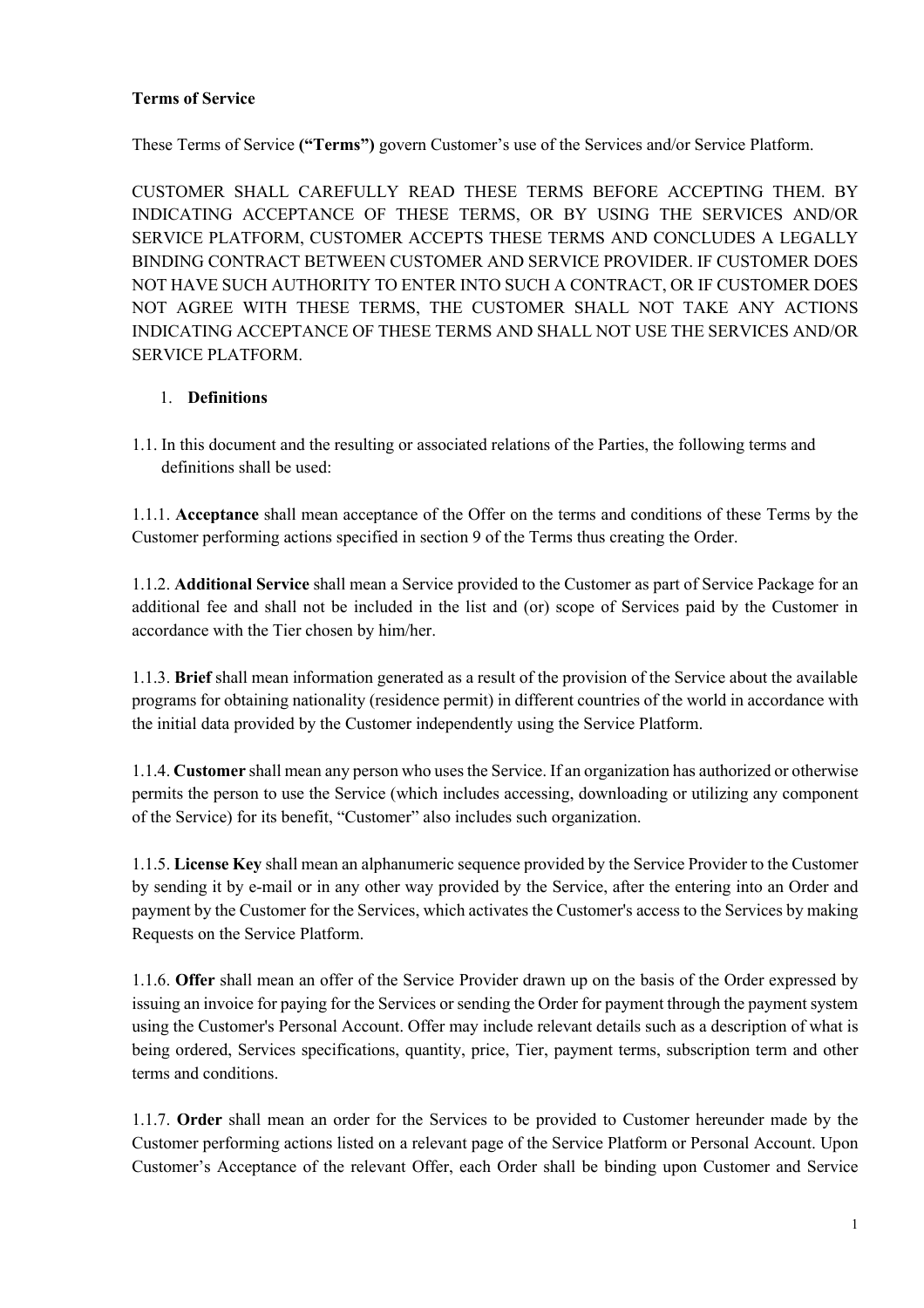Provider and incorporated by reference and be subject to these Terms. In case of any discrepancy, these Terms shall prevail over the Order.

1.1.8. **Personal Account** shall mean a personal section of the Service Platform, to which the Customer obtains access after signing up and/or signing in on the Service Platform. The Personal Account is intended for placing Orders, viewing statistical information about completed Orders, paying for the Services, receiving notifications from Service Provider, issuing Requests receiving Offers and receiving Briefs in accordance with Requests.

1.1.9. **Price List** shall mean Service Provider's price list used by the Service Provider to calculate the cost of the Services as of the date of placing the Order and including information about the name (list, content, scope) and the cost of the Services, including Additional Services, as well as on restrictions related to the use of the Service, including restrictions on the number of users to whom the Customer provides access to the Service for using it on behalf of the Customer and/or using the License Key provided to the Customer, as well as restrictions on the number of Briefs, which can be generated in within the Tier, and other conditions of providing the Services.

1.1.10. **Request** shall mean a request for the provision of the Services, issued by the Customer to Service Provider in order to receive the Brief in the Personal Account and (or) on a special page of the Service Provider Service under the concluded Order in accordance with the Tier selected and paid by the Customer (hereinafter referred to as the "applicable Tier") and (or) in accordance with the Additional Service selected and paid by the Customer.

1.1.11. **Services** shall mean information services provided by the Service Provider to the Customer using the functionality of the Service Platform, the content (list) and scope of which shall be determined in accordance with the Service Provider's Price List. Services can be provided on a subscription basis, which requires the Customer to pay a periodic fee, or on a one-time basis. In relation to certain Services, the Service Provider's Price List may stipulate that they are provided exclusively as Additional Services along with the Service paid in accordance with a certain Tier as part of the Service Package.

1.1.12. **Service Platform** shall mean "RCBI.Assistant" Web-service accessible via https://assistant.rcbis.com/ and all of Service Provider's proprietary technology (including software, hardware, processes, algorithms, user interfaces, know-how, techniques, designs, and other tangible or intangible technical material or information) made available to Customer by Service Provider as part of the Service Platform. Any reference to "Service Platform" shall include any component of the Service Platform.

1.1.13. **Service Provider** shall mean RCBI Solutions DWC-LLC, a company incorporated under the laws of United Arab Emirates with registered office at Business Center Logistics City, Dubai Aviation City, P.O. Box: 390667, Dubai, U. A. E..

1.1.14. **Service Package** shall mean a set of Services, including Additional Services, provided by the Service Provider to the Customer under the Principal Order and the Order for Additional Services (if applicable) in accordance with the applicable Tier.

1.1.15. **Tier** shall mean a level of Services defined in the Price List.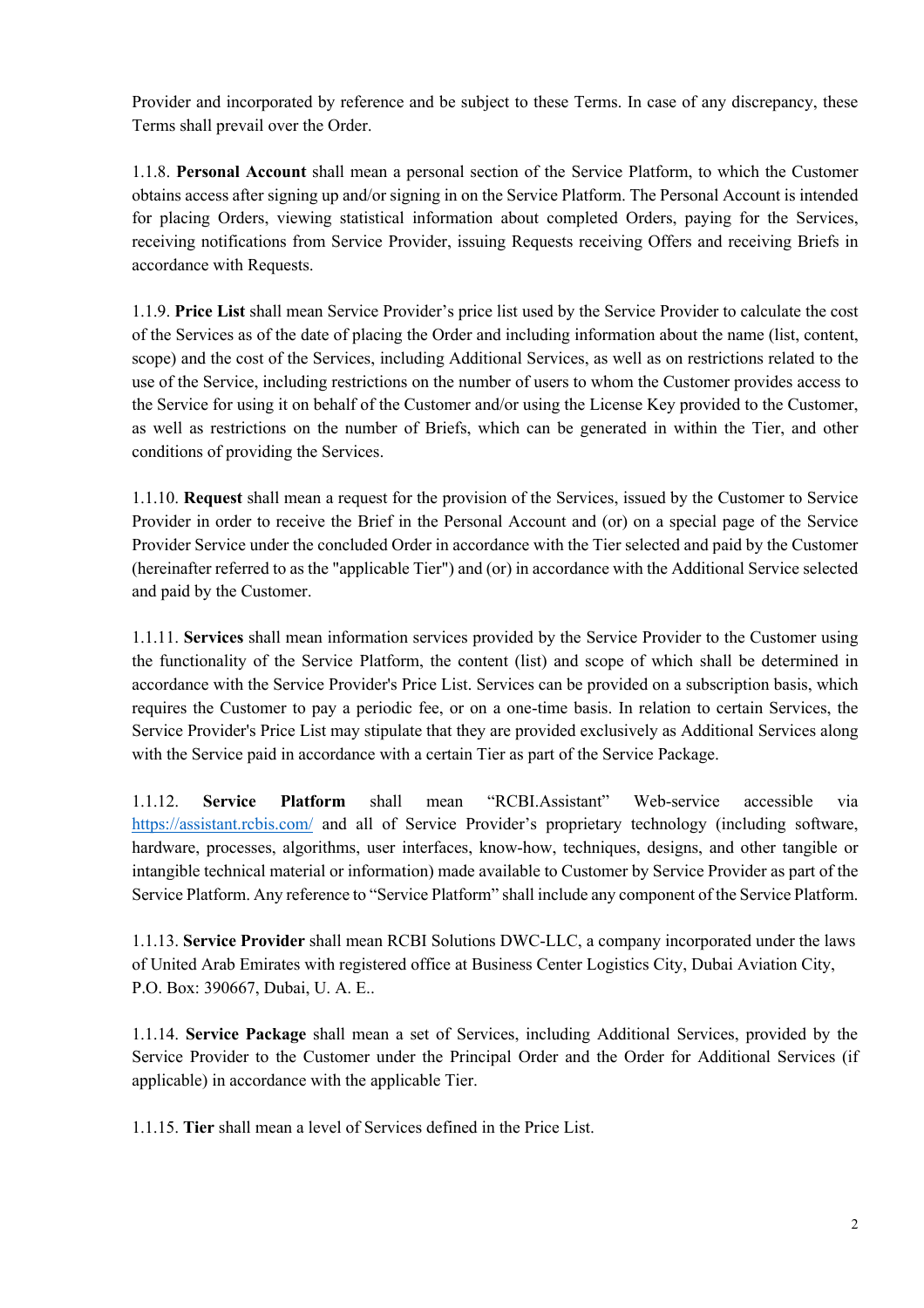## 2. **Services Scope**

2.1. The Service Provider undertakes, subject to availability of technical resources, to provide Services under the concluded Orders in accordance with the Customer's Requests, and the Customer undertakes to accept and pay for the Services on the terms and conditions of these Terms.

2.2. The name, content and cost of the Services, as well as other necessary conditions of the Order shall be determined in accordance with the content of the Service, including information and materials posted in the Service, in accordance with the terms and conditions of these Terms.

2.3. Since the Service is at the stage of constant supplementation and updating of new functionality, the form and nature of the Services offered may vary from time to time without any prior notice.

2.4. The Customer shall not, either alone or with the involvement of third parties:

• to copy (reproduce) in any form and way the computer programs and databases included in the Service Platform, including any of their elements, without obtaining the prior written consent of the Service Provider;

• to copy and (or) transfer to third parties, except for individual clients in whose interests (or in order to provide services to whom) the Customer have entered into the Order and placed the Request, any materials, Briefs and other documents, information and materials received in the Service Platform, including as a result of provision of the Services;

• to reverse engineer, emulate, decompile, disassemble, decrypt, and perform other similar actions with the Service Platform;

• to create software products and/or services using the Service Platform without obtaining the prior permission of the Service Provider.

# 3. **General Rights and Obligations of the Parties**

# 3.1. **The Service Provider undertakes:**

3.1.1. To provide Services in full compliance with these Terms and the applicable Order, and requirements of the applicable legislation;

3.1.2. To timely notify the Customer of the progress of the Services provision;

3.1.3. At the request of the Customer, to extend the term of the Services provision in cases stipulated by these Terms.

#### 3.2. **The Service Provider shall have the right:**

3.2.1. Not to commence the provision of Services until they are paid for;

3.2.2. To suspend the operation of the Service for technical maintenance, including work to eliminate accidents;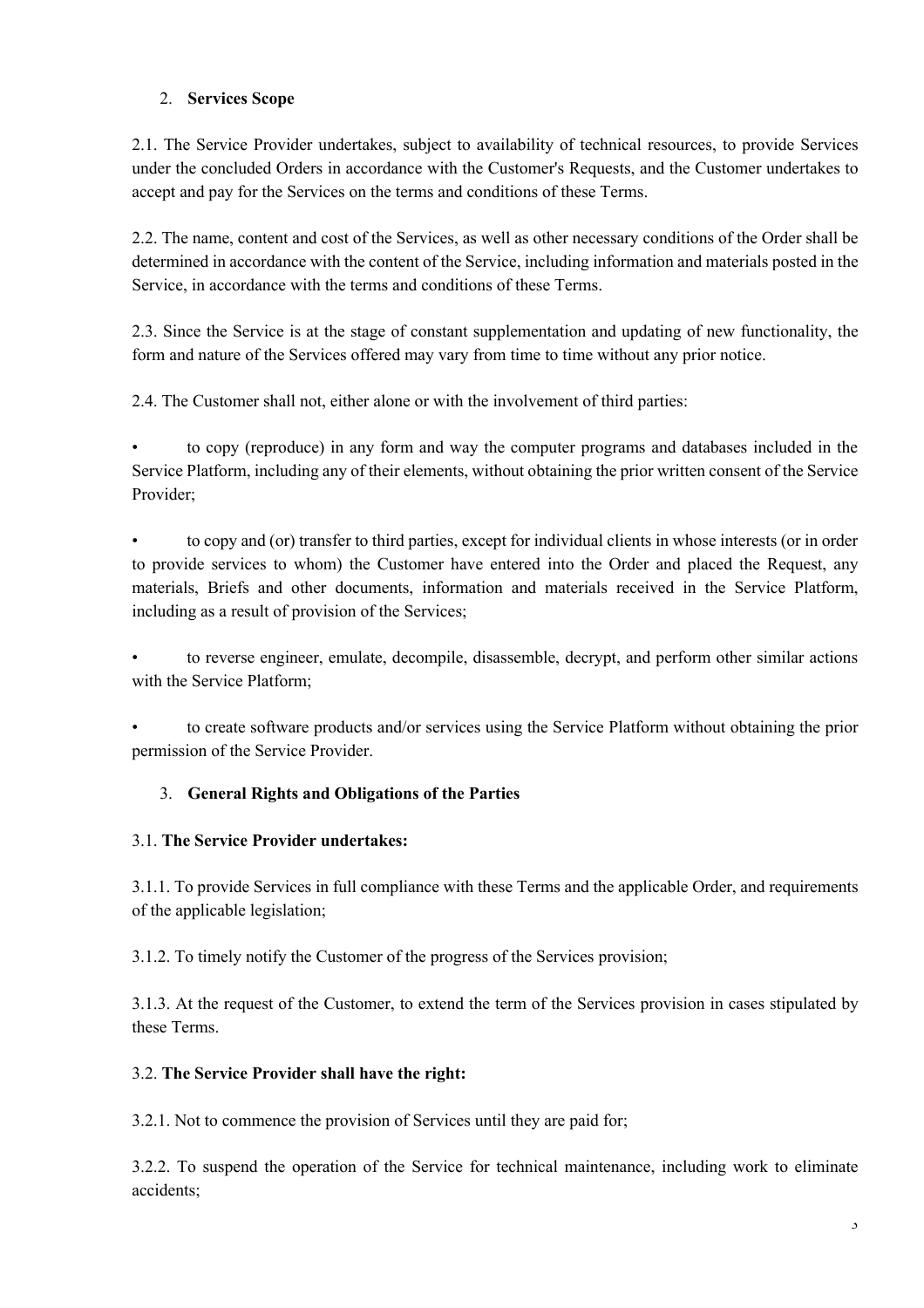3.2.3. To suspend the provision of Services if the Customer violates the requirements stipulated by these Terms and the applicable Order, as well as in other cases established by applicable legislation;

3.2.4. To restrict certain actions of the Customer if such actions threaten the regular functioning of the Service Platform;

3.2.5. To block or delete the Customer's Personal Account, as well as to block the Customer's access to the Service Platform in full or to a certain extent if the Customer provides incorrect information in the registration form or the Service Provider has reason to believe that the information provided by the Customer is incomplete or inaccurate;

3.2.6. To set limits and introduce other technical restrictions on the use of the Service Platform, which from time to time will be brought to the attention of the Customer in the form and manner chosen by the Service Provider.

## 3.3. **The Customer undertakes:**

3.3.1. To comply with the requirements of these Terms and the applicable Order, as well as to comply with applicable legislation;

3.3.2. To check the Order before making the Acceptance; to check the Request before it is sent through the Service Platform. Amendments (corrections) to the Request may be made only by filling out a new Request;

3.3.3. To timely pay for the Services under in full;

3.3.4. To check for the Service Provider's notifications on the Service Platform (including in the Customer's Personal Account) and at the email address specified by the Customer when placing the Order;

3.3.5. To provide accurate and complete information in the registration form, and to keep this information up to date.

#### 3.4. **The Customer shall have the right:**

3.4.1. To use Services and the Service Platform solely as permitted under this Terms and in compliance with the requirements of applicable law and common practice;

3.4.2. To check the progress and quality of the provision of Services for placed Orders.

#### 4. **Cost of Services and payment procedure**

4.1. The cost of Services under shall be determined in accordance with the Service Provider's Price List in force as of the date of placing the Order thereon, depending on the Tier, name, content, scope and duration of the provision of Services. The cost of Services shall be specified in the Price List excluding all applicable taxes.

4.2. Payment for the Services shall be made by the Customer as a full prepayment.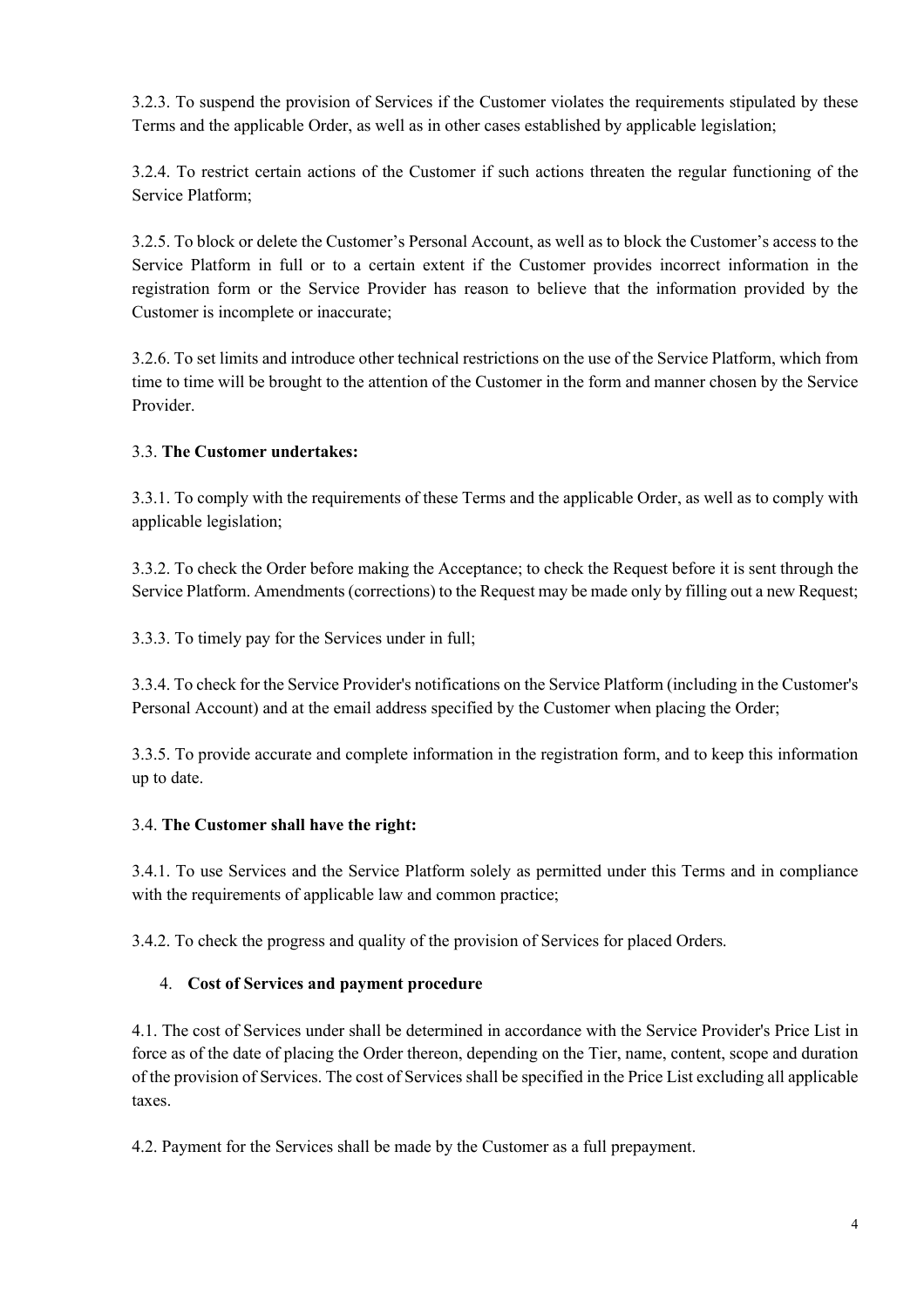4.3. Payments shall be made out by wire transfers to the Service Provider's bank account or using the payment services specified when placing the Order on the Service Platform.

4.4. The Customer shall be deemed to have performed its obligations to pay for the Services: (i) in case of wire transfer once the funds are credited to the Service Provider's bank account or (ii) once a payment service operator acting under an agreement with the Service Provider provides Service Provider with information about the payment made by the Customer.

4.5. Except as may be specified otherwise in these Terms or in Price List all payments for the Services are non-refundable.

# 5. **Provision of Services**

5.1. Services shall be deemed provided by the Service Provider once the relevant functionality of the Service Platform is made available to the Customer.

5.2. The Customer may review the information about the ordered and provided Services, content and terms of providing access to the functionality of the Service Platform in the Personal Account.

5.3. The Parties acknowledge and unconditionally agree that information about the Services provided is indicated in the Personal Account based on the data of the Service Provider's internal systems.

5.4. If the Customer fails to submit written objections to the Service Provider within 10 (ten) business days after the end of the term for the provision of Services paid by the Customer, the Services shall be deemed accepted by the Customer in full without objections and comments.

5.5. The Brief shall be formed and provided to the Customer by the Service Platform in an automatic mode based on information about citizenship (residence permit) programs uploaded to the Service Platform and received by the Service Provider from open and publicly available sources, including the official websites of migration departments, ministries, governments of various countries of the world, and other sources of information. The specified information (data) shall be provided by the Service Provider for informational purposes only. The Service Provider shall not be liable if any information (data) presented on the Service Platform is (or will be) inaccurate, incomplete, unreliable, irrelevant, including if, as a result thereof, damages are caused to the Customer or other persons, as well as if the Customer or other persons incurred any costs as a result thereof.

5.6. Before sending a Request the Customer shall specify the License Key in the Personal Account and/or on a designated page of the Service Platform. The Customer shall have no right to communicate or transfer the License Key to third parties. If the Customer violates this prohibition, the Service Provider shall have the right to unilaterally terminate the Order, and the following consequences occur: the Service Provider shall immediately terminate the Customer's access to the Services and Service Platform, as well as the provision of Services to the Customer, while the cost of the Services paid by the Customer, including those not provided to the Customer, shall not be refunded by the Service Provider, and no damages shall be compensated to the Customer.

5.7. The Additional Service can be provided only following a separate Order of the Customer, if the Service Provider has the technical capacity and subject to the advance payment therefor by the Customer. The Additional Service can be provided only to the Customer who has entered into an Order for the provision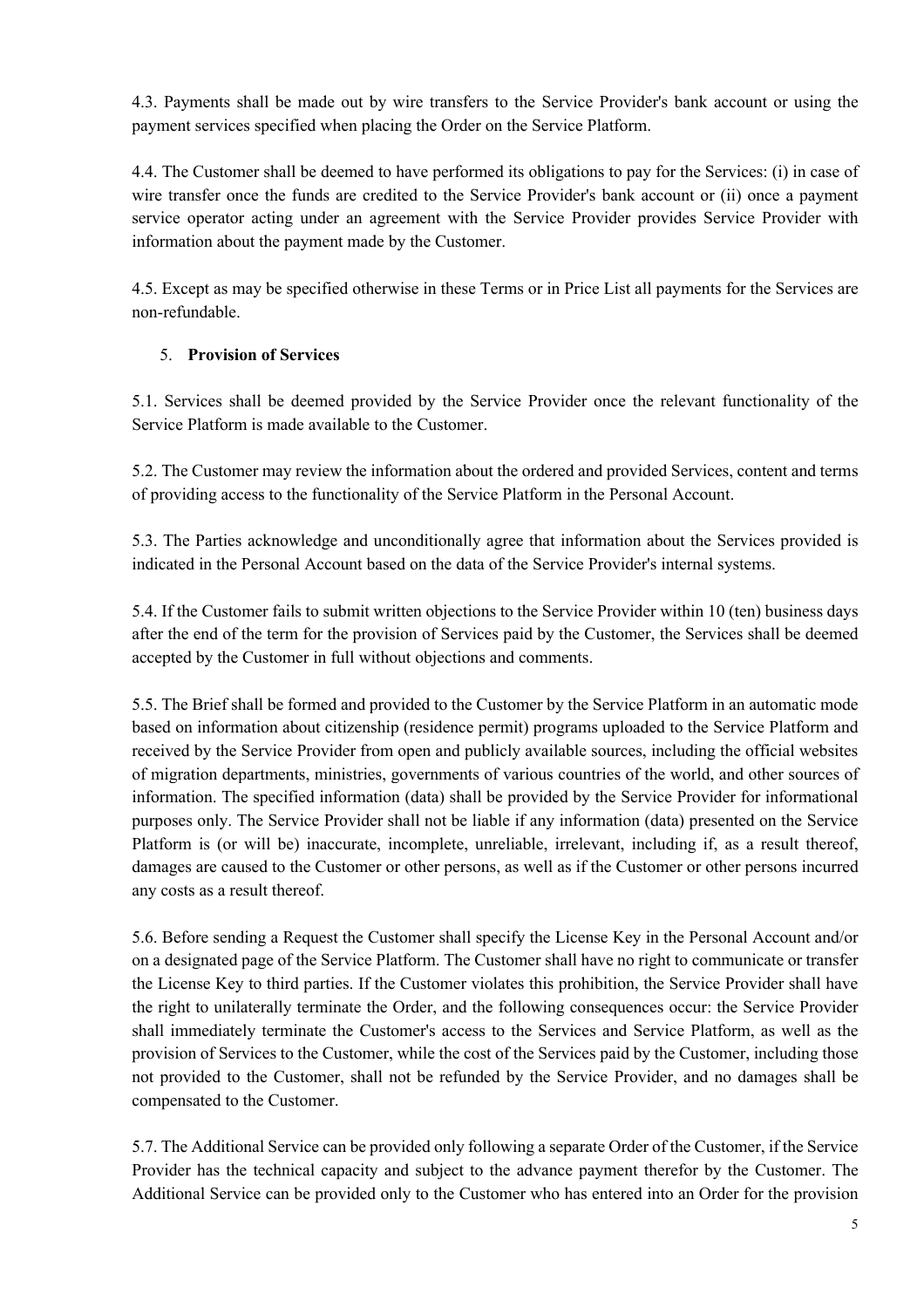of the Service in accordance with a certain Tier on the conditions of a subscription fee (hereinafter referred to as the "Principal Order"), and only provided that at the time of the Customer's Order for the provision of the Additional Service, the period of Services provision paid by the Customer under the Principal Order has not yet expired. After the termination of the period of Services provision, for which the Customer has paid a subscription fee under the Principal Order, the Customer's right to receive the Additional Service shall terminate automatically (in this case, the period of provision of the Additional Service paid by the Customer shall also terminate automatically from the specified moment). In case of renewal of the Principal Order for a new term, the Additional Service shall be automatically included in the Service Package payable by the Customer, and shall be provided during the entire term of the Principal Order, subject to payment therefor by the Customer, unless the Customer waives the provision of the specified Additional Service when placing the Order and/or by notifying the Service Provider of the waiver of the Additional Service in one of the ways implemented in the Service Platform (in the Personal Account, by e-mail, etc.).

5.8. Services not provided during the term of the Order paid for by the Customer, shall not be transferred to future periods.

5.9. The Customer grants Service Provider a free-of-charge, ordinary (non-exclusive) license to use any content, which the Customer uploads to the Service Platform or otherwise provides to the Service Provider. Such license shall be for the entire duration of the exclusive rights to the objects of copyright and (or) related rights constituting such content for use in all countries of the world. Under such license the Service Provider shall be allowed to use the content in the following ways:

• to reproduce, i.e. make one or more copies in any material form, as well as record them in the memory of an electronic device (the right to reproduce);

• to distribute the copies, i.e. provide access to content reproduced in any material form, including by network and other means, as well as by selling, renting, leasing, providing on a free-of-charge basis, including import for any of these purposes (the right to distribute);

• to publicly display the content (the right to publicly display);

• to communicate the content in such a way that any person can have access to it online from any place and at any time of their choice (the right to communicate to the public);

• to modify the content, i.e. alter or otherwise process the content, including the translation of the content from one language into another (the right to process);

• the right to assign all or part of the received rights to third parties (the right to sublicense).

#### 6. **Warranties**

6.1. The Service Provider warrants:

6.1.1. that it has the rights to provide the Services to the extent necessary for the proper performance of obligations under these Terms.

6.2. THE SERVICES AND ALL DATA ARE PROVIDED TO CUSTOMER STRICTLY ON AN "AS IS" BASIS. EXCEPT FOR ANY WARRANTY, CONDITION OR EXPRESS REPRESENTATIONS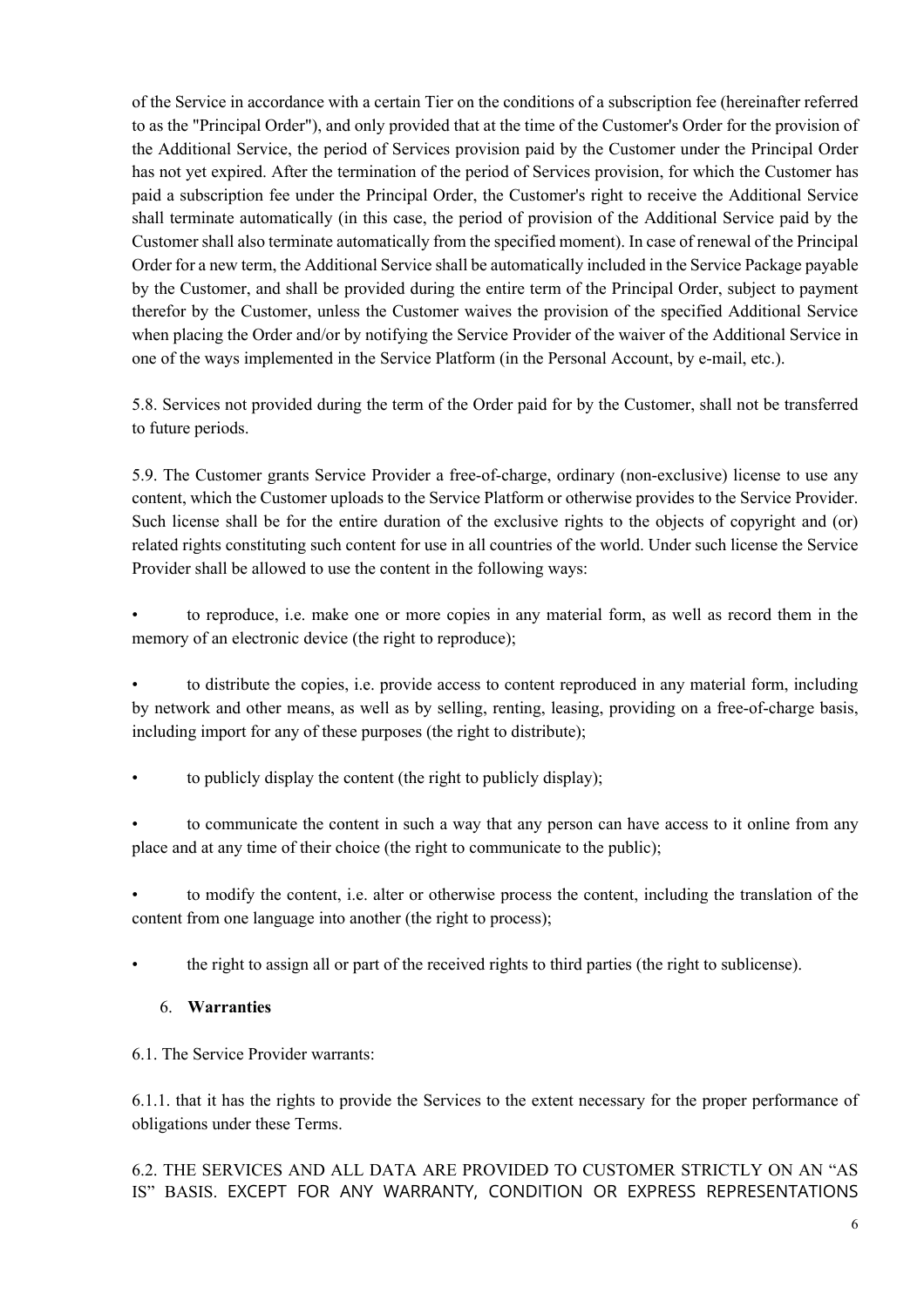STATED IN THESE TERMS AND TO THE MAXIMUM EXTENT PERMITTED BY APPLICABLE LAW, SERVICE PROVIDER MAKES NO REPRESENTATION, WARRANTY, CONDITION, OR GUARANTEE, EITHER EXPRESS OR IMPLIED, STATUTORY, OR OTHERWISE, OF ANY KIND, INCLUDING WITH RESPECT TO THE MERCHANTABILITY, RELIABILITY, TIMELINESS, QUALITY, SUITABILITY, TRUTH, AVAILABILITY, ACCURACY, FITNESS FOR ANY PURPOSE, OR COMPLETENESS OF THE SERVICE OR ANY DATA, NON-INFRINGEMENT OF THIRD PARTY RIGHTS. ADDITIONALLY, SERVICE PROVIDER DOES NOT REPRESENT OR WARRANT THAT::

6.2.1. the functionality of the Service and/or Service Platform will comply with the requirements and expectations of the Customer, will be suitable for a specific purpose or will be free of defects;

6.2.2. access to the Service Platform will be continuous, free from errors in its software, or that any such errors will be corrected;

6.2.3. information (data) and materials received by the Service Provider from open public sources and provided to the Customer as part of the Services will be reliable, relevant, complete, accurate or error-free;

6.2.4. the Customer or its clients, as well as other persons, will be able to successfully obtain citizenship (residence permit) in any state, including when such persons use the data and information obtained within the framework of the Services provided through the Service Platform.

6.3. The Customer warrants:

6.3.1. that it will not take any action that contradicts or interferes with the provision of the Service or operation of the relevant equipment, networks, or software through which the Service is provided;

6.3.2. that its use of the Services does not violate the property and/or moral rights of third parties, as well as the prohibitions and restrictions established by applicable law, as well as the law of the state of Customer's location, and that any content or other data the Customer provides to the Service Provider does not contain information and/or images that offend the honor, dignity and business reputation of third parties, as well as information that promotes violence, pornography, drugs, racial or ethnic hatred;

6.3.3. that it will obtain, in the form established by law, the consent of individuals to processing of their personal information, including personal data, as well as consent to the transfer of such personal information to the Service Provider, including personal data, for the purpose of processing thereof by the Customer and (or) by the Service Provider upon receipt by the Customer and provision of the Services by the Service Provider in accordance with these Terms. The Customer warrants that it will not post on the Service Platform, including upload, copy, enter on the Service Platform or otherwise provide the Service Provider with personal information (personal data) of the Customer's clients or other persons without their written consent meeting the requirements of applicable legislation, international legislation and legislation of those countries of residence of the Customer and a relevant individual. In case of violation of the provisions of this clause of the Terms, the Customer must compensate the Service Provider for the damages caused to it in full, including damages in the form of penalties imposed by courts and other competent authorities, as well as damages in the form of payments collected by the subjects of personal data, but not limited to the specified costs and payments.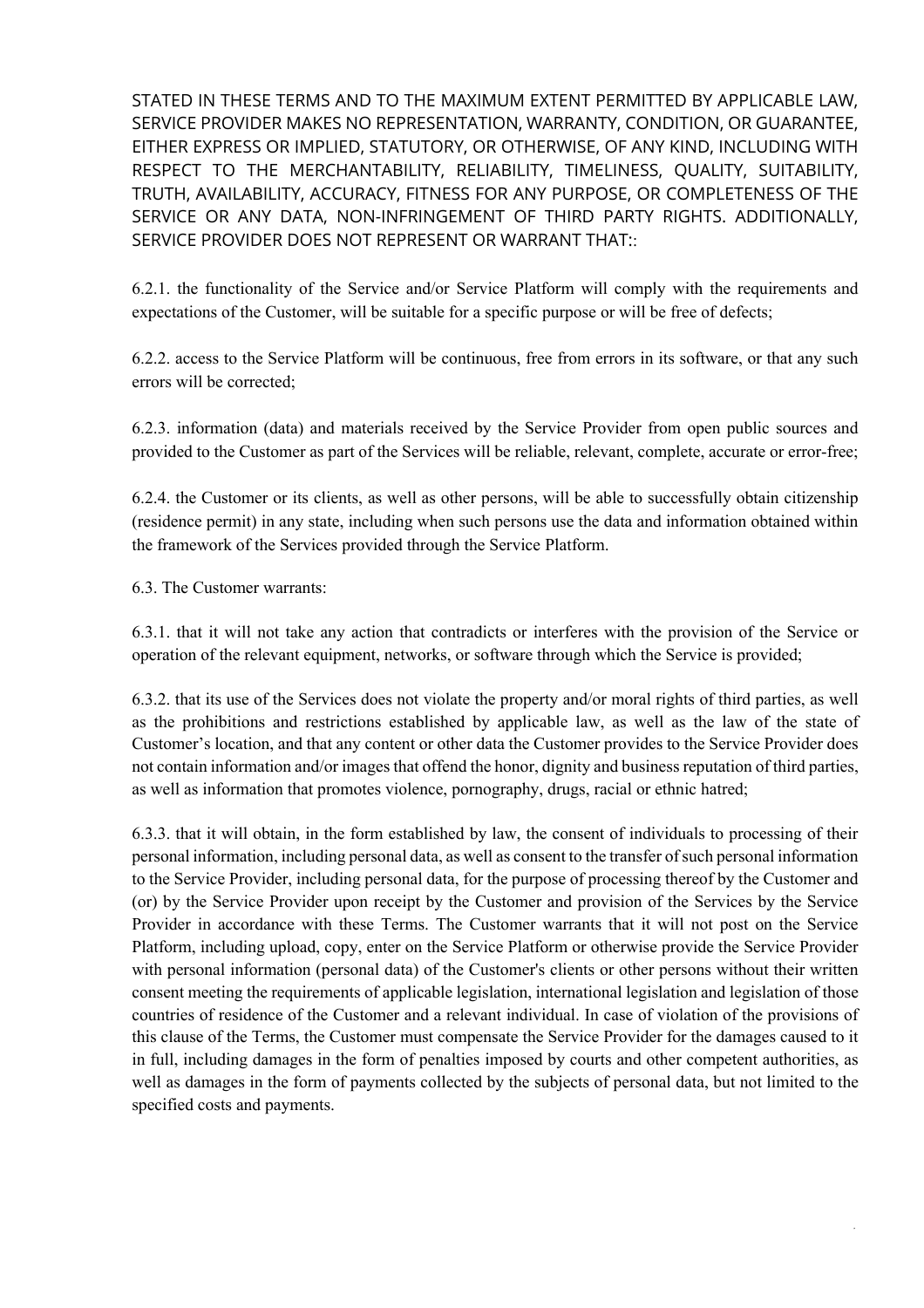### **7. Liability and Indemnification**

7.1. IN NO CASE SHALL SERVICE PROVIDER, ITS AFFILIATES, AND ITS AND THEIR REPRESENTATIVES BE LIABLE FOR INDIRECT, PUNITIVE, INCIDENTAL, RELIANCE, EXEMPLARY, TREBLE, CONSEQUENTIAL OR SPECIAL DAMAGES (INCLUDING THE LOSS OF BUSINESS, REVENUES, PROFITS OR GOODWILL) WHETHER BASED ON CONTRACT, TORT, OR ANY OTHER LEGAL THEORY.

IN NO EVENT SHALL SERVICE PROVIDER'S TOTAL AND CUMULATIVE LIABILITY TO CUSTOMER FOR ANY AND ALL CLAIMS ARISING FROM OR RELATED TO THESE TERMS, WHETHER IN CONTRACT, TORT, OR OTHERWISE, EXCEED THE TOTAL FEES PAID BY CUSTOMER UNDER THESE TERMS FOR THE SERVICE, IN EITHER CASE EVEN IF SERVICE PROVIDER HAS BEEN ADVISED OF THE POSSIBILITY OF SUCH DAMAGES. IN CASE IF CUSTOMER USES THE TRIAL VERSION OF THE SERVICE, SERVICE PROVIDER'S TOTAL AND CUMULATIVE LIABILITY TO CUSTOMER UNDER THESE TERMS SHALL BE LIMITED TO THE SUM OF FIFTY UNITED STATES DOLLARS (U.S. \$50) OR THE TOTAL AMOUNT CUSTOMER PAID FOR THE TRIAL SERVICE, WHICHEVER IS GREATER.

THESE LIMITATIONS SHALL APPLY DESPITE THE FAILURE OF THE ESSENTIAL PURPOSE OF ANY LIMITED REMEDY. THE PROVISIONS OF THIS SECTION ALLOCATE RISKS UNDER THESE TERMS BETWEEN SERVICE PROVIDER AND CUSTOMER. SERVICE PROVIDER'S PRICING REFLECTS THIS ALLOCATION OF RISKS AND LIMITATION OF LIABILITY. YOU ACKNOWLEDGE AND AGREE THAT THIS LIMIT ON LIABILITY CONSTITUTES AN ESSENTIAL PART OF THESE TERMS AND THAT SERVICE PROVIDER WOULD NOT BE ABLE TO PROVIDE THE SERVICES WITHOUT SUCH LIMITS. THIS SECTION SHALL NOT BE SUBJECT TO ANY DISCLAIMER OR PROVISION SET FORTH IN THESE TERMS..

7.2. The Service Provider shall not be responsible for the non-performance or delayed performance of obligations to provide the Services in case of delay in payment for the Services and other cases of full or partial failure of the Customer to perform obligations hereunder, as well as the presence of circumstances clearly indicating that such obligations will not be performed within the established term.

7.3. Should it be impossible to use the Services, the Customer shall send the Service Provider a written claim with a detailed indication of the circumstances and period of the absence of access to the functionality of the Service.

7.4. If the claim is recognized by the Service Provider as justified, the Customer's access to the relevant functionality of the Service shall be extended by the Service Provider for a number of Requests or a period of using the Service (depending on the paid Tier), which could not be used by the Customer properly due to the Service Provider's fault.

7.5. The Customer shall be solely and fully responsible for the compliance of the information and materials posted by it with the requirements of legislation, including for their content and legal use of intellectual property objects therein, availability of the necessary permits and licenses, as well as for performing other actions within the warranties provided herein.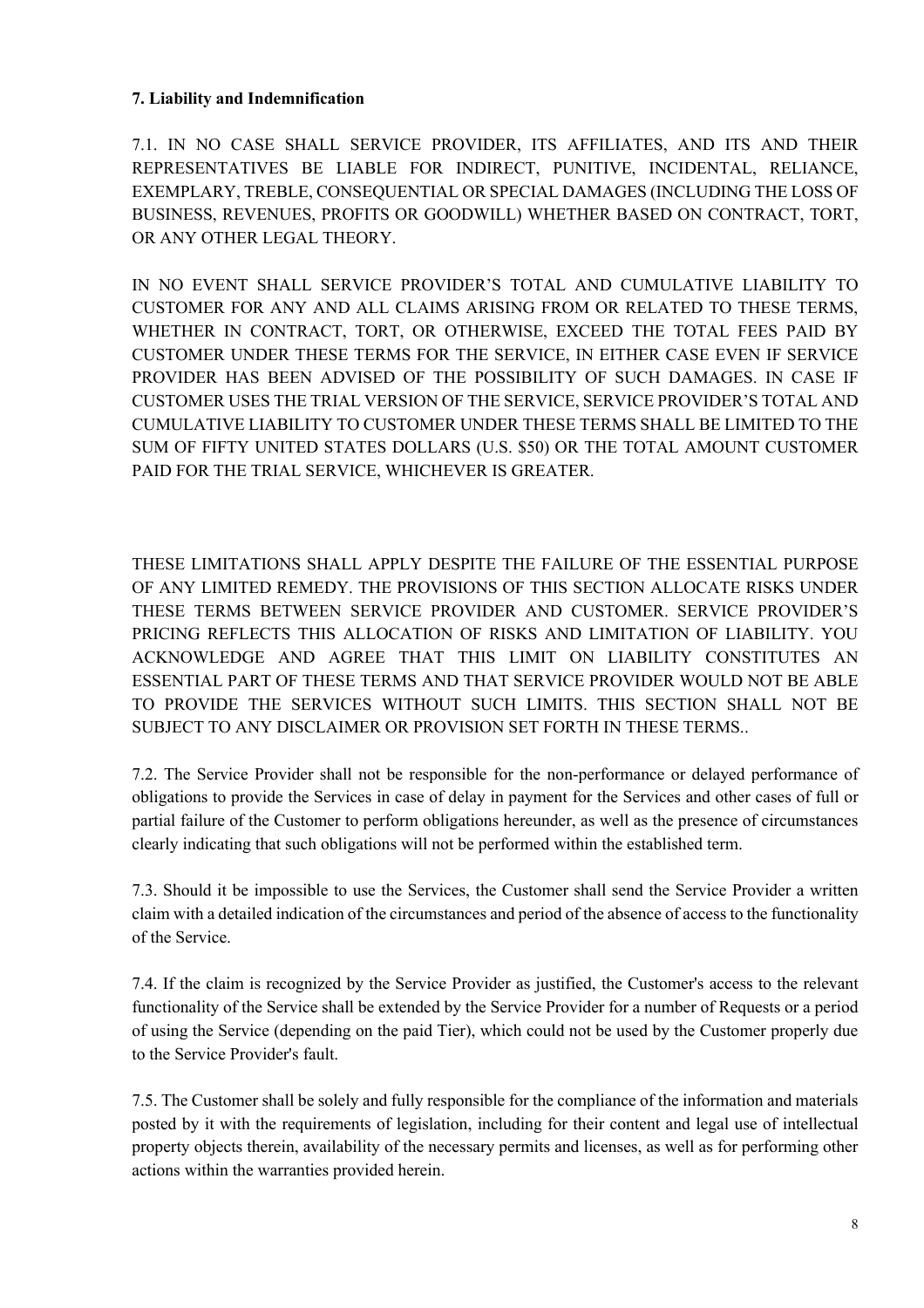7.6. If due to violation of the Customer's warranties the provision of Services hereunder resulted in claims, lawsuits and/or orders for compensation for damages (payment of compensation) from third parties and/or state authorities or commencement of an administrative offense case against the Service Provider (individually, a "Claim", and collectively, the "Claims"), the Customer undertakes to, immediately upon the Service Provider's request, provide it with all the requested information regarding the subject of the dispute, and to assist the Service Provider in resolution of such claims, as well as to indemnify and hold harmless Service Provider against any damages, liabilities, assessments, losses, costs, and other expenses (including reasonable attorneys' fees and legal expenses) incurred by that Service Provider relating to any Claim, including: (i) all damages, liabilities, assessments, losses, costs, and other expenses (including reasonable attorney fees and legal expenses) finally awarded against Service Provider in any proceeding relating to any Claim; (ii) all out-of-pocket costs (including reasonable attorneys' fees) incurred by Service Provider in connection with the defense of any Claim (other than attorneys' fees and costs incurred without Customer's consent after Customer have accepted defense of such Claim); and (iii) if any Claim is settled between Customer and the third party, all amounts agreed to by Customer as part of such settlement..

7.8. The amount of damages due to Service Provider from Customer may be withheld by the Service Provider from the Customer's funds received as payment for the Services.

## 8. **Force majeure circumstances**

8.1. The Parties shall be released from liability for partial or complete failure to perform their obligations caused by force majeure circumstances, which arose after it was entered into. The Parties have agreed that such circumstances shall include, inter alia: acts of God; natural and industrial disasters; terrorist attacks; hostilities; civil unrest; adoption by state authorities or local self-government bodies of acts containing prohibitions or restrictions on the activities of the Parties; other circumstances, which cannot be foreseen or prevented in advance and make it impossible to perform the obligations of the Parties.

8.2. In case of force majeure circumstances preventing the performance of obligations under the Order, the deadline for the Parties to perform their obligations shall be postponed in proportion to the duration of such circumstances, as well as the time required to eliminate their consequences, but not more than 60 (Sixty) calendar days. If such force majeure circumstances continue to operate beyond the specified term, or when, upon their occurrence, it becomes obvious to both Parties that they will last longer than the specified period, the Order shall be terminated.

# 9. **Offer acceptance; binding Order**

9.1. The acceptance of the Offer by the Customer shall create a binding Order between the Customer and the Service Provider on the terms and conditions of these Terms.

9.2. The Offer may be accepted by the Customer by performing a combination of the following actions:

9.2.1. placing and sending the Order using functionality of the Service Platform;

9.2.2. making an advance payment for the provision of Services in the amount determined by the Price List for the relevant Tier on the date of payment.

9.3. The Order shall be deemed entered into once the Service Provider receives the Offer Acceptance.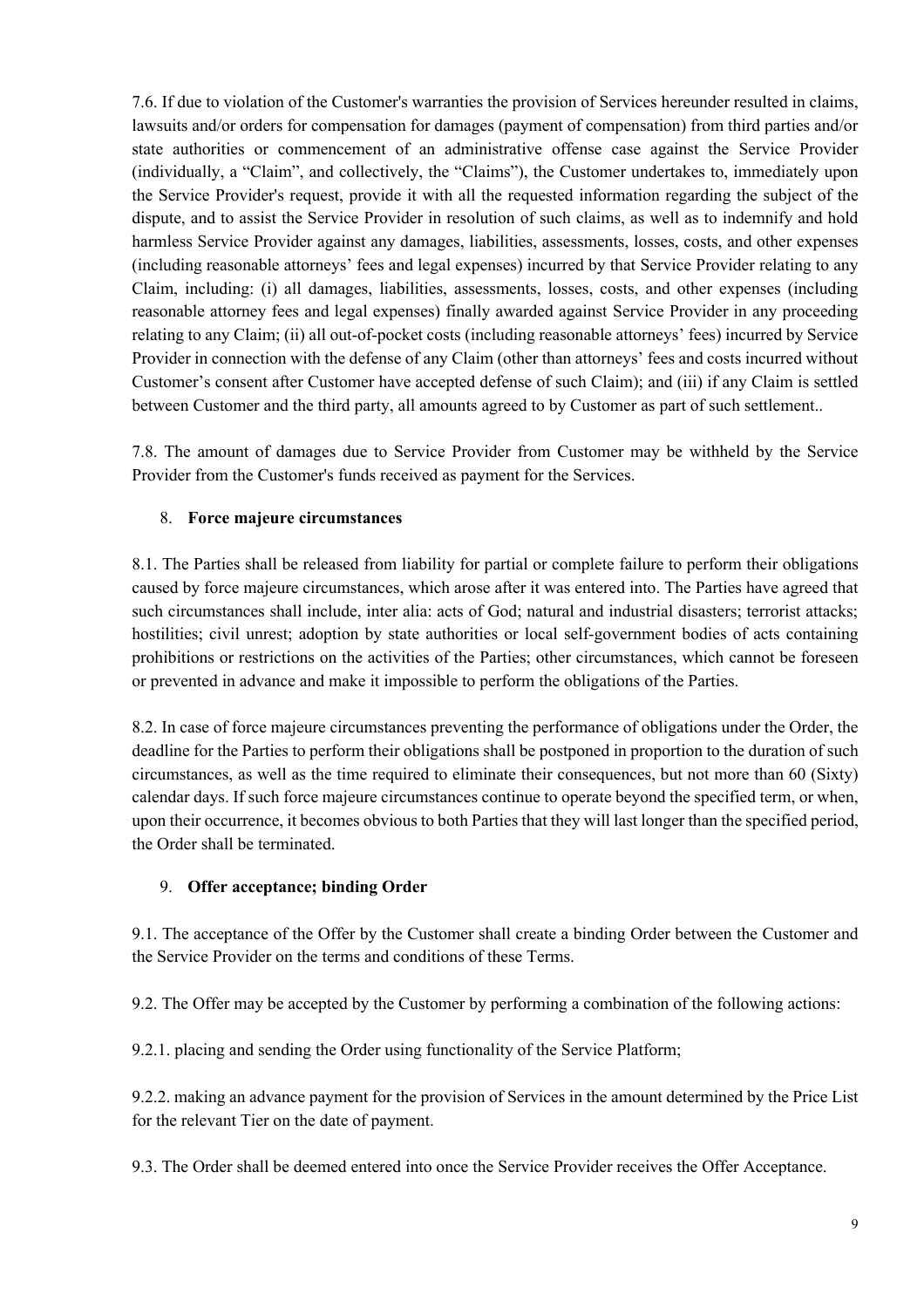9.4. For the avoidance of doubt, the commencement of the use of Services by the Customer shall additionally indicate that an Order for providing such services has been entered into in accordance with the terms and conditions of these Terms.

9.5. An unlimited number of Orders can be entered into with the Customer under these Terms.

## **10. Validity and amendments to the Terms**

10.1. The Terms shall come into force once they are posted on the Service Platform and shall be valid until they are revoked by the Service Provider.

10.2. The Service Provider reserves the right to amend the terms and conditions of the Terms and/or revoke the Terms at any time at its sole discretion. Information about the amendment or revocation of the Terms shall be communicated to the Customer at the Service Provider's discretion by posting it on the Service Platform, in the Customer's Personal Account, or by sending a relevant notification to the e-mail or postal address specified by the Customer when entering into the Order or during the performance thereof.

10.3. In case of revocation of the Terms or amendments thereto, such decisions shall come into force once the information of the same is communicated to the Customer, unless another date for their entry into force is determined by the Terms or additionally with such a communication.

10.4. The documents referenced in the Terms, which are binding upon the Parties, shall be approved, supplemented and amended by the Service Provider at its own discretion and shall be communicated to the Customer in accordance with the procedure stipulated for notifying the Customer of the amendments to the Terms.

#### **11. Term, amendment and termination**

11.1. The Terms shall be binding on the Customer upon acceptance by the Customer.

11.2. If the Terms are revoked by the Service Provider during the term of the Order, the Order shall be deemed valid on the terms and conditions of the Terms in the last version.

11.3. The Order may be terminated:

11.3.1. By agreement of the Parties at any time;

11.3.2. By the Customer for convenience upon a written notification of the Service Provider;

11.3.3. By the Service Provider for convenience, upon the notification to the Customer at the Service Provider's discretion in the Personal Account of the Customer or by sending a relevant notification to the e-mail address specified by the Customer when entering into the Order.

11.3.4. On other grounds stipulated by the Terms or applicable legislation.

11.4. If the Customer terminates the Order for convenience, the prepaid cost of the relevant Services shall not be refunded to the Customer.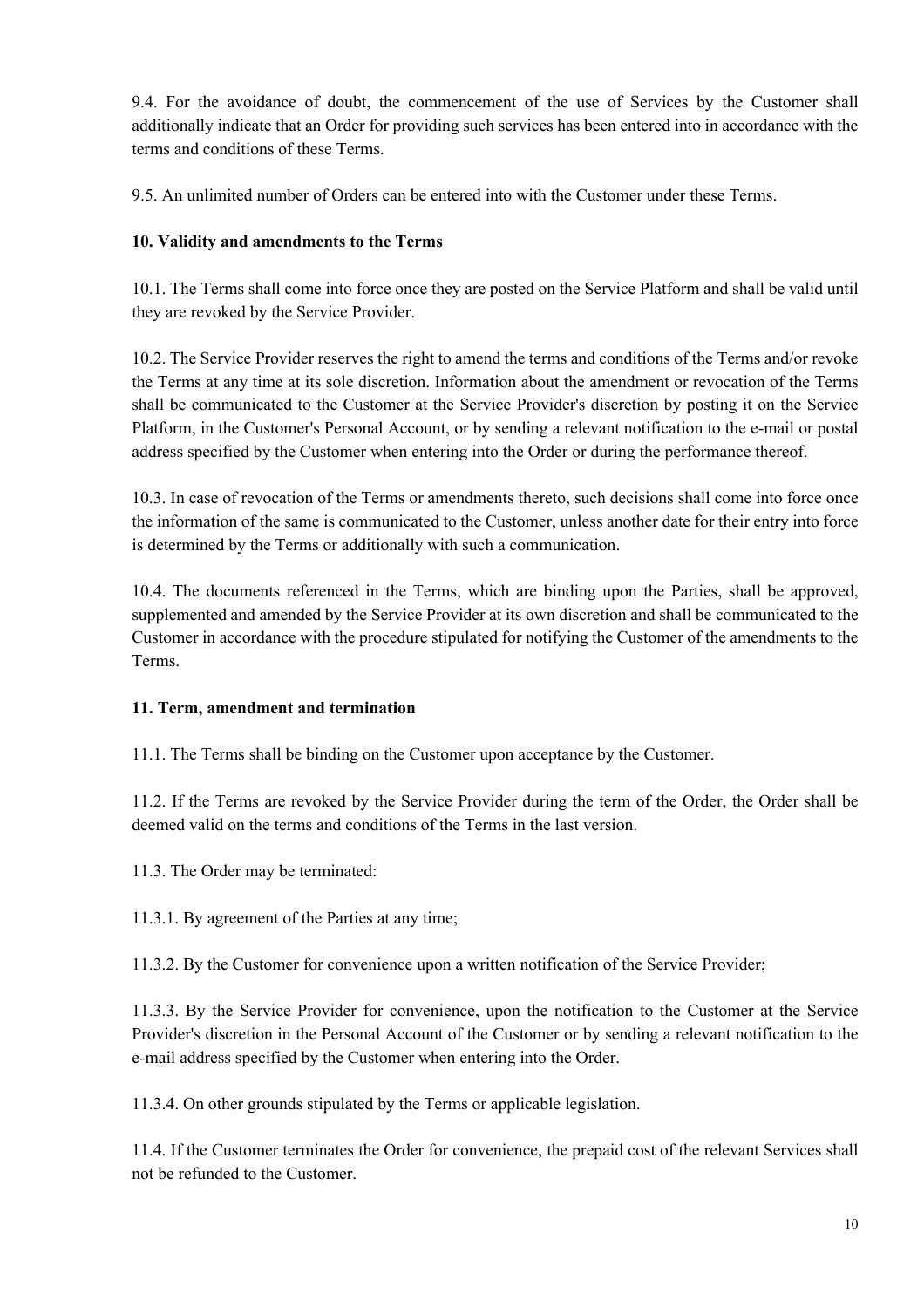11.5. If the Service Provider terminates the Order for convenience, the Customer shall be refunded the cost of the relevant Services in proportion to the scope of Services not provided or in proportion to the period from the actual termination of the Order before the end of the paid period (depending on how it is stipulated for the respective Tier in the Price List).

# **12. Confidentiality provisions**

12.1. The Parties agree to keep confidential the terms and conditions of each concluded Order, as well as all information received by one Party from the other Party during entering into and performing such Order (hereinafter referred to as the "Confidential Information"), and shall not disclose, disseminate, make public or otherwise provide such information to any third party without the prior written permission of the disclosing Party.

12.2. Each Party shall take all necessary measures to protect the Confidential Information with at least the same degree of care used by it for protecting its own Confidential Information. Access to the Confidential Information will be provided only to those employees/representatives of each Party (and in case of Service Provider of its affiliates and subcontractors) who reasonably need it to perform their duties for performing the Order. Each Party will oblige such its employees/representatives to accept the obligations to ensure the safety of Confidential Information not less stringent than contained herein.

12.3. Personal data provided by the Customer (if any) shall be processed in accordance with the Service Provider's Privacy Policy available at: https://rcbisolutions.com/uploads/pdf/Privacy%20Policy\_RCBISolutions.pdf

12.4. The Service Provider shall have the right to request from the Customer additional information, such as scancopies of identity documents or credit cards, if it is necessary to verify the identity or in order to

prevent fraud. If such additional information is provided to the Service Provider, it shall be considered Customer's Confidential Information.

12.5. The obligation to keep the Confidential Information shall be valid within the term of the concluded Order and for 5 (Five) years after its expiration or termination, unless the Parties separately agree otherwise.

12.6. If the receiving Party is compelled by applicable law to disclose any Confidential Information then, to the extent permitted by applicable law, the receiving Party shall: (a) promptly, and prior to such disclosure, notify the disclosing Party in writing of such requirement so that the disclosing Party can seek a protective order or other remedy; and (b) provide reasonable assistance to the disclosing Party in opposing such disclosure or seeking a protective order or other limitations on disclosure. If the disclosing Party waives compliance or, after providing the notice and assistance required under this section, the receiving Party remains required by applicable law to disclose any Confidential Information, the receiving Party shall disclose only that portion of the Confidential Information that the receiving Party is legally required to disclose and, on the disclosing Party's request, shall use commercially reasonable efforts to obtain assurances from the applicable court or other presiding authority that such Confidential Information will be afforded confidential treatment.

#### **13. Final provisions**

13.1. These Terms shall be governed by and construed in accordance with the laws of England, without regard to or application of its conflicts of law principles. The parties agree that the United Nations